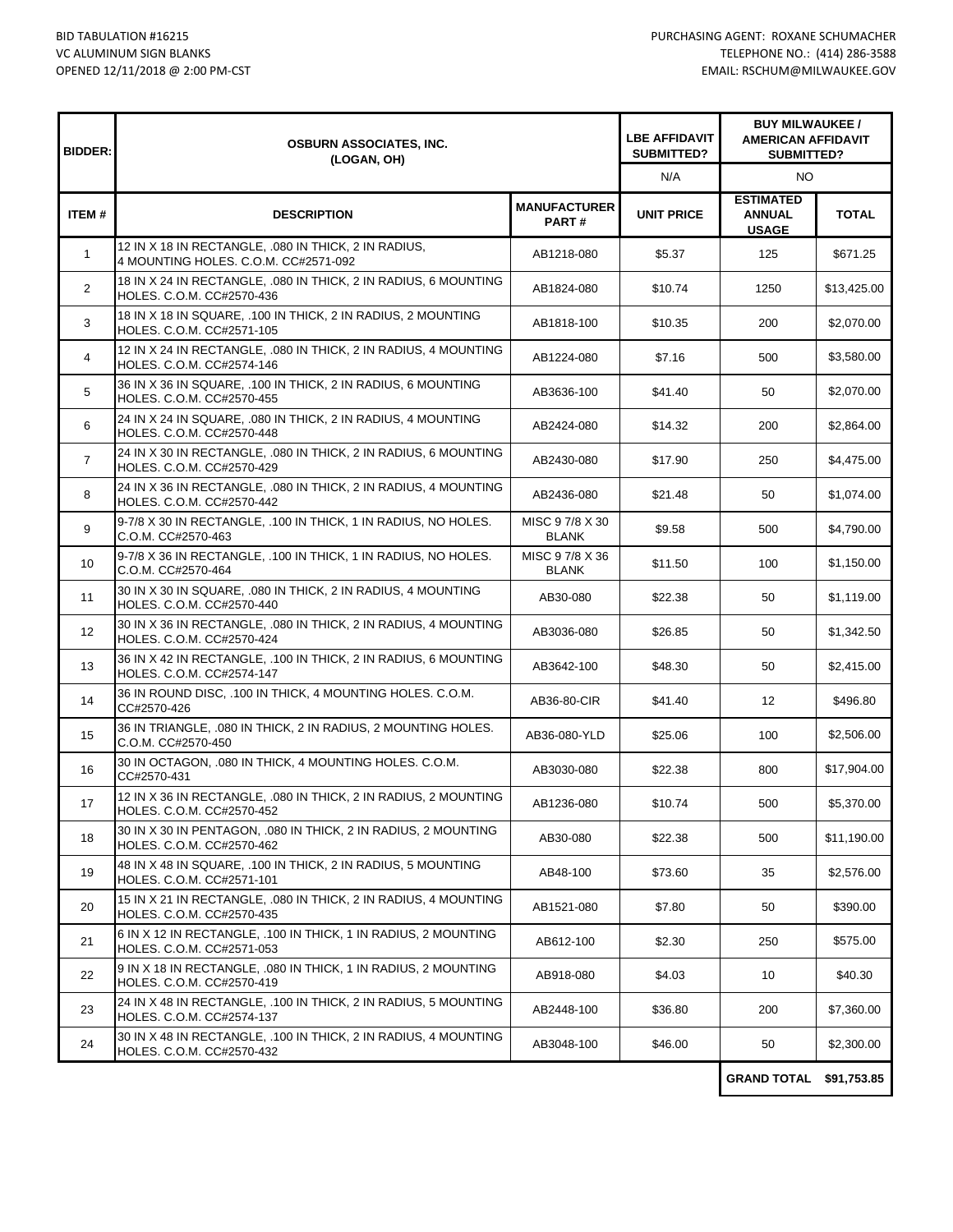| <b>BIDDER:</b>    | PRICE AND SONS, INC.<br>(MILWAUKEE, WI)                                                      |                              | <b>LBE AFFIDAVIT</b><br>SUBMITTED? | <b>BUY MILWAUKEE /</b><br><b>AMERICAN AFFIDAVIT</b><br><b>SUBMITTED?</b> |              |
|-------------------|----------------------------------------------------------------------------------------------|------------------------------|------------------------------------|--------------------------------------------------------------------------|--------------|
|                   |                                                                                              |                              | <b>YES</b>                         | YES - AMERICAN MADE                                                      |              |
| ITEM#             | <b>DESCRIPTION</b>                                                                           | <b>MANUFACTURER</b><br>PART# | <b>UNIT PRICE</b>                  | <b>ESTIMATED</b><br><b>ANNUAL</b><br><b>USAGE</b>                        | <b>TOTAL</b> |
| $\mathbf{1}$      | 12 IN X 18 IN RECTANGLE, .080 IN THICK, 2 IN RADIUS,<br>4 MOUNTING HOLES. C.O.M. CC#2571-092 | 0801218E                     | \$4.96                             | 125                                                                      | \$620.00     |
| $\overline{2}$    | 18 IN X 24 IN RECTANGLE, .080 IN THICK, 2 IN RADIUS, 6 MOUNTING<br>HOLES. C.O.M. CC#2570-436 | 0801824E                     | \$9.49                             | 1250                                                                     | \$11,862.50  |
| 3                 | 18 IN X 18 IN SQUARE, .100 IN THICK, 2 IN RADIUS, 2 MOUNTING<br>HOLES. C.O.M. CC#2571-105    | 10018SMS                     | \$9.02                             | 200                                                                      | \$1,804.00   |
| 4                 | 12 IN X 24 IN RECTANGLE, .080 IN THICK, 2 IN RADIUS, 4 MOUNTING<br>HOLES. C.O.M. CC#2574-146 | 080122MS                     | \$6.37                             | 500                                                                      | \$3,185.00   |
| 5                 | 36 IN X 36 IN SQUARE, .100 IN THICK, 2 IN RADIUS, 6 MOUNTING<br>HOLES. C.O.M. CC#2570-455    | 10036SMS                     | \$35.71                            | 50                                                                       | \$1,785.50   |
| 6                 | 24 IN X 24 IN SQUARE, .080 IN THICK, 2 IN RADIUS, 4 MOUNTING<br>HOLES. C.O.M. CC#2570-448    | 08024SE                      | \$12.75                            | 200                                                                      | \$2,550.00   |
| $\overline{7}$    | 24 IN X 30 IN RECTANGLE, .080 IN THICK, 2 IN RADIUS, 6 MOUNTING<br>HOLES. C.O.M. CC#2570-429 | 0802430E                     | \$15.76                            | 250                                                                      | \$3,940.00   |
| 8                 | 24 IN X 36 IN RECTANGLE, .080 IN THICK, 2 IN RADIUS, 4 MOUNTING<br>HOLES. C.O.M. CC#2570-442 | 0802436MS                    | \$19.07                            | 50                                                                       | \$953.50     |
| 9                 | 9-7/8 X 30 IN RECTANGLE, .100 IN THICK, 1 IN RADIUS, NO HOLES.<br>C.O.M. CC#2570-463         | 1003097/8MS                  | \$7.43                             | 500                                                                      | \$3,715.00   |
| 10                | 9-7/8 X 36 IN RECTANGLE, .100 IN THICK, 1 IN RADIUS, NO HOLES.<br>C.O.M. CC#2570-464         | 1003697/8MS                  | \$9.68                             | 100                                                                      | \$968.00     |
| 11                | 30 IN X 30 IN SQUARE, .080 IN THICK, 2 IN RADIUS, 4 MOUNTING<br>HOLES. C.O.M. CC#2570-440    | 08030SE                      | \$19.69                            | 50                                                                       | \$984.50     |
| $12 \overline{ }$ | 30 IN X 36 IN RECTANGLE, .080 IN THICK, 2 IN RADIUS, 4 MOUNTING<br>HOLES. C.O.M. CC#2570-424 | 0803036MS                    | \$24.08                            | 50                                                                       | \$1,204.00   |
| 13                | 36 IN X 42 IN RECTANGLE, .100 IN THICK, 2 IN RADIUS, 6 MOUNTING<br>HOLES. C.O.M. CC#2574-147 | 1003642MS                    | \$41.79                            | 50                                                                       | \$2,089.50   |
| 14                | 36 IN ROUND DISC, .100 IN THICK, 4 MOUNTING HOLES. C.O.M.<br>CC#2570-426                     | 10036CMS                     | \$33.04                            | 12                                                                       | \$396.48     |
| 15                | 36 IN TRIANGLE, .080 IN THICK, 2 IN RADIUS, 2 MOUNTING HOLES.<br>C.O.M. CC#2570-450          | 08036TMS                     | \$13.29                            | 100                                                                      | \$1,329.00   |
| 16                | 30 IN OCTAGON, .080 IN THICK, 4 MOUNTING HOLES. C.O.M.<br>CC#2570-431                        | 080300E                      | \$17.35                            | 800                                                                      | \$13,880.00  |
| 17                | 12 IN X 36 IN RECTANGLE, .080 IN THICK, 2 IN RADIUS, 2 MOUNTING<br>HOLES. C.O.M. CC#2570-452 | 0801236MS                    | \$9.73                             | 500                                                                      | \$4,865.00   |
| 18                | 30 IN X 30 IN PENTAGON, .080 IN THICK, 2 IN RADIUS, 2 MOUNTING<br>HOLES, C.O.M. CC#2570-462  | 08030PMS                     | \$16.70                            | 500                                                                      | \$8,350.00   |
| 19                | 48 IN X 48 IN SQUARE, .100 IN THICK, 2 IN RADIUS, 5 MOUNTING<br>HOLES. C.O.M. CC#2571-101    | 10048SMS                     | \$62.80                            | 35                                                                       | \$2,198.00   |
| 20                | 15 IN X 21 IN RECTANGLE, .080 IN THICK, 2 IN RADIUS, 4 MOUNTING<br>HOLES. C.O.M. CC#2570-435 | 0801521MS                    | \$7.02                             | 50                                                                       | \$351.00     |
| 21                | 6 IN X 12 IN RECTANGLE, .100 IN THICK, 1 IN RADIUS, 2 MOUNTING<br>HOLES. C.O.M. CC#2571-053  | 100612MS                     | \$2.22                             | 250                                                                      | \$555.00     |
| 22                | 9 IN X 18 IN RECTANGLE, .080 IN THICK, 1 IN RADIUS, 2 MOUNTING<br>HOLES. C.O.M. CC#2570-419  | 080918MS                     | \$3.77                             | 10                                                                       | \$37.70      |
| 23                | 24 IN X 48 IN RECTANGLE, .100 IN THICK, 2 IN RADIUS, 5 MOUNTING<br>HOLES. C.O.M. CC#2574-137 | 1002448MS                    | \$31.46                            | 200                                                                      | \$6,292.00   |
| 24                | 30 IN X 48 IN RECTANGLE, .100 IN THICK, 2 IN RADIUS, 4 MOUNTING<br>HOLES. C.O.M. CC#2570-432 | 1003048MS                    | \$39.29                            | 50                                                                       | \$1,964.50   |
|                   |                                                                                              |                              |                                    |                                                                          |              |

**GRAND TOTAL \$ 75,880.18**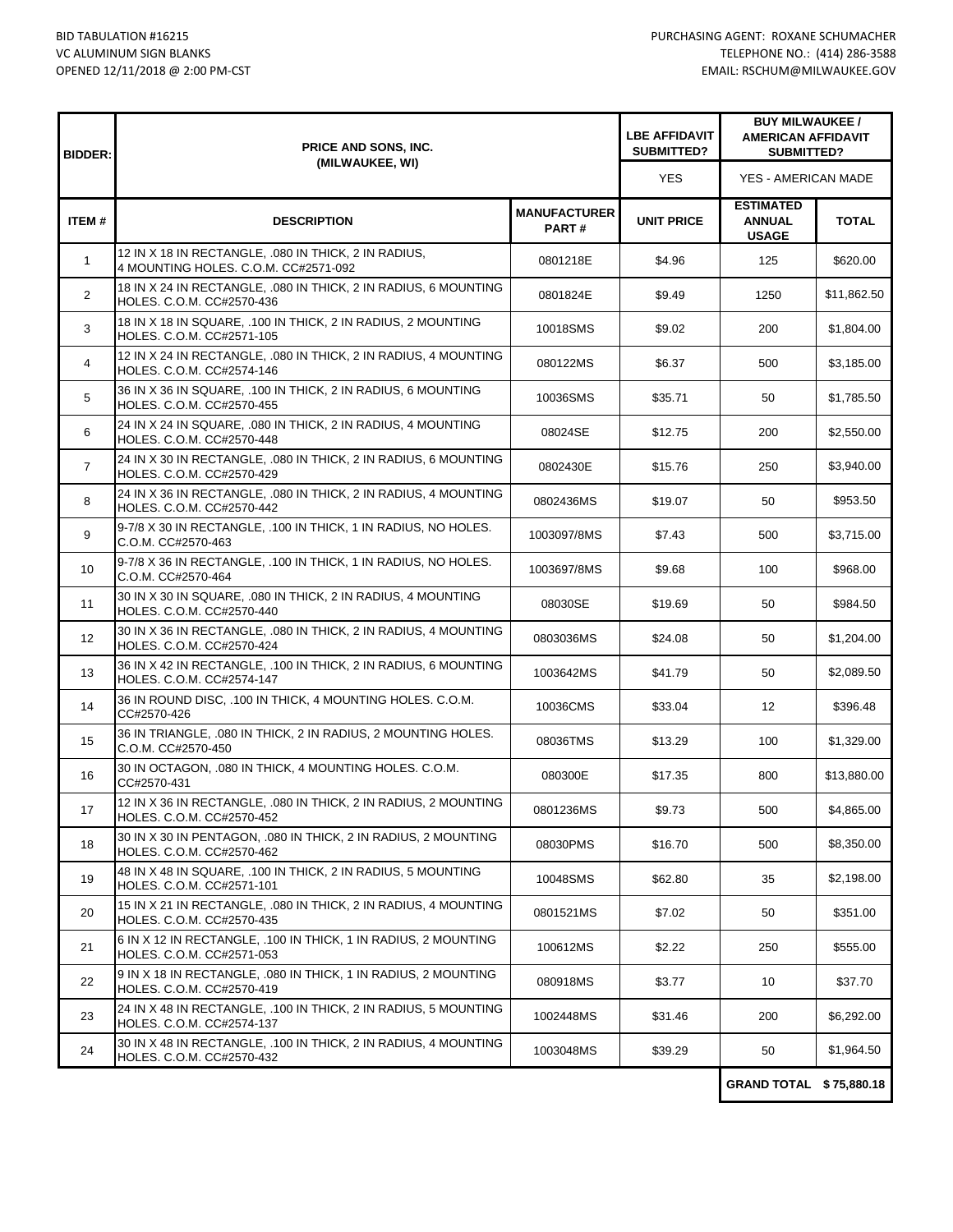| <b>BIDDER:</b>    | <b>US STANDARD SIGN</b><br>(FRANKLIN PARK, IL)                                               |                                     | <b>LBE AFFIDAVIT</b><br>SUBMITTED? | <b>BUY MILWAUKEE /</b><br><b>AMERICAN AFFIDAVIT</b><br>SUBMITTED? |              |
|-------------------|----------------------------------------------------------------------------------------------|-------------------------------------|------------------------------------|-------------------------------------------------------------------|--------------|
|                   |                                                                                              |                                     | N/A                                | YES - AMERICAN MADE                                               |              |
| ITEM#             | <b>DESCRIPTION</b>                                                                           | <b>MANUFACTURER</b><br><b>PART#</b> | <b>UNIT PRICE</b>                  | <b>ESTIMATED</b><br><b>ANNUAL</b><br><b>USAGE</b>                 | <b>TOTAL</b> |
| $\mathbf{1}$      | 12 IN X 18 IN RECTANGLE, .080 IN THICK, 2 IN RADIUS,<br>4 MOUNTING HOLES. C.O.M. CC#2571-092 | <b>MIL 01</b>                       | \$5.02                             | 125                                                               | \$627.50     |
| $\overline{2}$    | 18 IN X 24 IN RECTANGLE, 080 IN THICK, 2 IN RADIUS, 6 MOUNTING<br>HOLES. C.O.M. CC#2570-436  | <b>MIL 02</b>                       | \$7.90                             | 1250                                                              | \$9,875.00   |
| 3                 | 18 IN X 18 IN SQUARE, .100 IN THICK, 2 IN RADIUS, 2 MOUNTING<br>HOLES. C.O.M. CC#2571-105    | <b>MIL 03</b>                       | \$7.68                             | 200                                                               | \$1,536.00   |
| 4                 | 12 IN X 24 IN RECTANGLE, .080 IN THICK, 2 IN RADIUS, 4 MOUNTING<br>HOLES. C.O.M. CC#2574-146 | <b>MIL 04</b>                       | \$5.41                             | 500                                                               | \$2,705.00   |
| 5                 | 36 IN X 36 IN SQUARE, .100 IN THICK, 2 IN RADIUS, 6 MOUNTING<br>HOLES. C.O.M. CC#2570-455    | <b>MIL 05</b>                       | \$32.36                            | 50                                                                | \$1,618.00   |
| 6                 | 24 IN X 24 IN SQUARE, .080 IN THICK, 2 IN RADIUS, 4 MOUNTING<br>HOLES. C.O.M. CC#2570-448    | <b>MIL 06</b>                       | \$10.97                            | 200                                                               | \$2,194.00   |
| $\overline{7}$    | 24 IN X 30 IN RECTANGLE, .080 IN THICK, 2 IN RADIUS, 6 MOUNTING<br>HOLES, C.O.M. CC#2570-429 | <b>MIL 07</b>                       | \$13.61                            | 250                                                               | \$3,402.50   |
| 8                 | 24 IN X 36 IN RECTANGLE, .080 IN THICK, 2 IN RADIUS, 4 MOUNTING<br>HOLES. C.O.M. CC#2570-442 | <b>MIL 08</b>                       | \$17.94                            | 50                                                                | \$897.00     |
| 9                 | 9-7/8 X 30 IN RECTANGLE, .100 IN THICK, 1 IN RADIUS, NO HOLES.<br>C.O.M. CC#2570-463         | <b>MIL 09</b>                       | \$6.74                             | 500                                                               | \$3,370.00   |
| 10                | 9-7/8 X 36 IN RECTANGLE, .100 IN THICK, 1 IN RADIUS, NO HOLES.<br>C.O.M. CC#2570-464         | <b>MIL 10</b>                       | \$8.40                             | 100                                                               | \$840.00     |
| 11                | 30 IN X 30 IN SQUARE, .080 IN THICK, 2 IN RADIUS, 4 MOUNTING<br>HOLES. C.O.M. CC#2570-440    | <b>MIL 11</b>                       | \$18.59                            | 50                                                                | \$929.50     |
| $12 \overline{ }$ | 30 IN X 36 IN RECTANGLE, .080 IN THICK, 2 IN RADIUS, 4 MOUNTING<br>HOLES. C.O.M. CC#2570-424 | <b>MIL 12</b>                       | \$21.84                            | 50                                                                | \$1,092.00   |
| 13                | 36 IN X 42 IN RECTANGLE, .100 IN THICK, 2 IN RADIUS, 6 MOUNTING<br>HOLES. C.O.M. CC#2574-147 | <b>MIL 13</b>                       | \$37.23                            | 50                                                                | \$1,861.50   |
| 14                | 36 IN ROUND DISC, .100 IN THICK, 4 MOUNTING HOLES. C.O.M.<br>CC#2570-426                     | <b>MIL 14</b>                       | \$42.74                            | $12 \overline{ }$                                                 | \$512.88     |
| 15                | 36 IN TRIANGLE, .080 IN THICK, 2 IN RADIUS, 2 MOUNTING HOLES.<br>C.O.M. CC#2570-450          | <b>MIL 15</b>                       | \$14.16                            | 100                                                               | \$1,416.00   |
| 16                | 30 IN OCTAGON, .080 IN THICK, 4 MOUNTING HOLES. C.O.M.<br>CC#2570-431                        | <b>MIL 16</b>                       | \$15.48                            | 800                                                               | \$12,384.00  |
| 17                | 12 IN X 36 IN RECTANGLE, .080 IN THICK, 2 IN RADIUS, 2 MOUNTING<br>HOLES. C.O.M. CC#2570-452 | <b>MIL 17</b>                       | \$7.93                             | 500                                                               | \$3,965.00   |
| 18                | 30 IN X 30 IN PENTAGON, .080 IN THICK, 2 IN RADIUS, 2 MOUNTING<br>HOLES. C.O.M. CC#2570-462  | <b>MIL 18</b>                       | \$16.35                            | 500                                                               | \$8,175.00   |
| 19                | 48 IN X 48 IN SQUARE, .100 IN THICK, 2 IN RADIUS, 5 MOUNTING<br>HOLES. C.O.M. CC#2571-101    | <b>MIL 19</b>                       | \$56.43                            | 35                                                                | \$1,975.05   |
| 20                | 15 IN X 21 IN RECTANGLE, .080 IN THICK, 2 IN RADIUS, 4 MOUNTING<br>HOLES. C.O.M. CC#2570-435 | <b>MIL 20</b>                       | \$8.06                             | 50                                                                | \$403.00     |
| 21                | 6 IN X 12 IN RECTANGLE, .100 IN THICK, 1 IN RADIUS, 2 MOUNTING<br>HOLES. C.O.M. CC#2571-053  | <b>MIL 21</b>                       | \$2.50                             | 250                                                               | \$625.00     |
| 22                | 9 IN X 18 IN RECTANGLE, .080 IN THICK, 1 IN RADIUS, 2 MOUNTING<br>HOLES, C.O.M. CC#2570-419  | <b>MIL 22</b>                       | \$11.23                            | 10                                                                | \$112.30     |
| 23                | 24 IN X 48 IN RECTANGLE, .100 IN THICK, 2 IN RADIUS, 5 MOUNTING<br>HOLES. C.O.M. CC#2574-137 | <b>MIL 23</b>                       | \$26.72                            | 200                                                               | \$5,344.00   |
| 24                | 30 IN X 48 IN RECTANGLE, .100 IN THICK, 2 IN RADIUS, 4 MOUNTING<br>HOLES. C.O.M. CC#2570-432 | <b>MIL 24</b>                       | \$34.81                            | 50                                                                | \$1,740.50   |
|                   |                                                                                              |                                     |                                    | <b>GRAND TOTAL</b>                                                | \$67,600.73  |